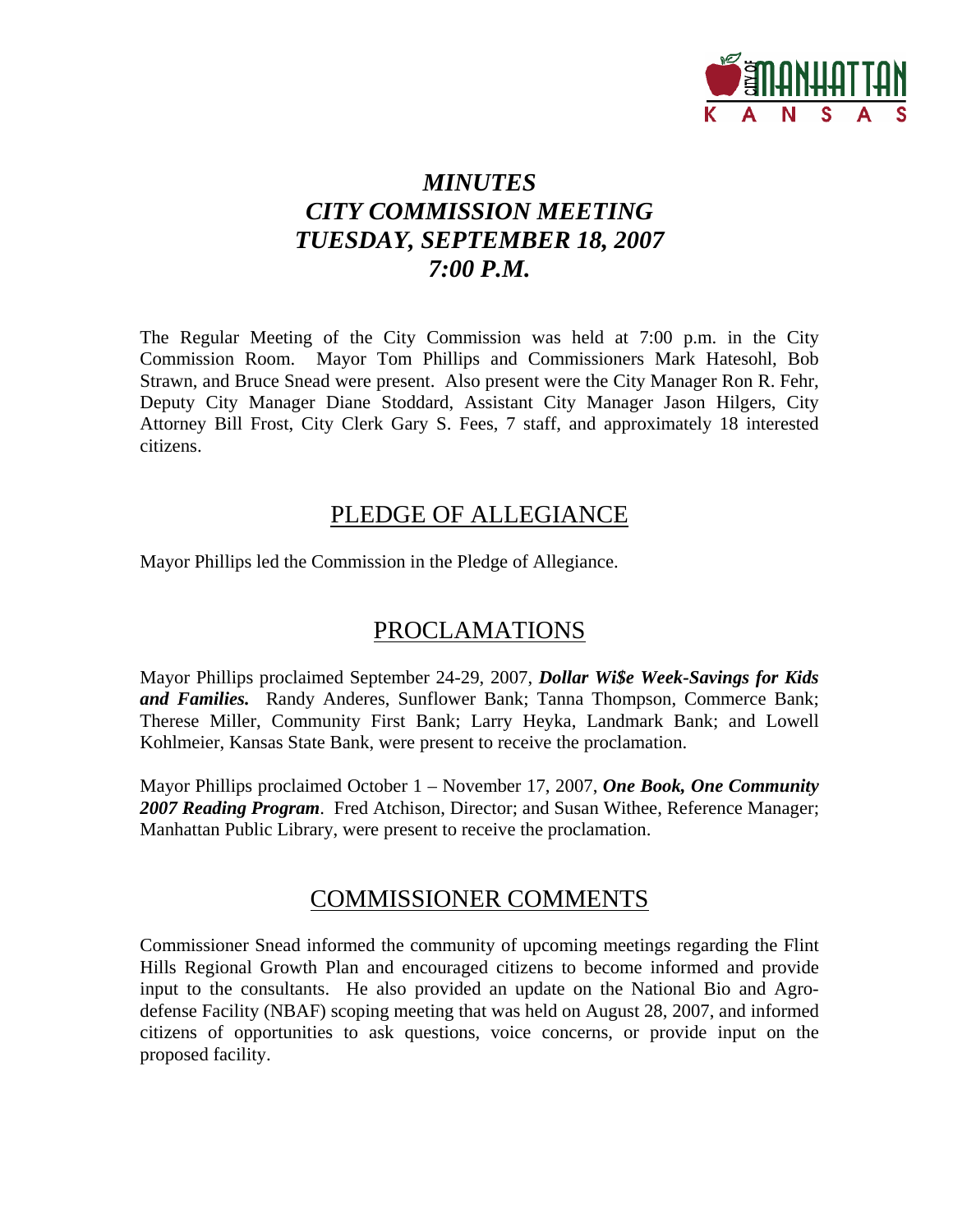# CONSENT AGENDA

(\* denotes those items discussed)

### **MINUTES**

The Commission approved the minutes of the Special City Commission Meeting held Tuesday, September 11, 2007.

#### **CLAIMS REGISTER NO. 2599**

The Commission approved Claims Register No. 2599 authorizing and approving the payment of claims from September 5, 2007, to September 11, 2007, in the amount of \$602,180.93.

#### **LICENSES – CEREAL MALT BEVERAGE**

The Commission approved a Cereal Malt Beverage License for calendar year 2007 for Porter Bar and Deli, 706 North Manhattan Avenue; Ray's Apple Market #448, 3011 Anderson Avenue; and Ray's Apple Market #447, 222 North 6<sup>th</sup> Street.

#### **FINAL PLAT – STONE POINTE ADDITION, UNIT THREE**

The Commission accepted the easements and rights-of-way, as shown on the Final Plat of Stone Pointe Addition, Unit Three, generally located northeast of the intersection of Stone Grove Drive and Highland Ridge Drive, based on conformance with the Manhattan Urban Area Subdivision Regulations.

### **FINAL PLAT – BARTON PLACE ADDITION**

The Commission accepted the easements and rights-of-way, as shown on the Final Plat of Barton Place Addition, generally located south of Wildcat Creek and approximately 950 feet west of Amherst Avenue, along the future extension of Wreath Avenue, approved by the Planning Board on August 6, 2007, based on conformance with the Manhattan Urban Area Subdivision Regulations.

### **AGREEMENT - RESTRICTIVE COVENANTS – BARTON LAKE**

The Commission authorized the Mayor and City Clerk to execute the Agreement regarding maintenance of Barton Lake, construction, maintenance, and repair of Dobenin Place, and installation, maintenance, or repair of grinder pumps, or similar equipment.

### **\* ORDINANCE NO. 6663 – ANNEX – WOODLAND HILLS ADDITION, UNIT EIGHT**

Chad Jackson, 1717Kingwood Drive, informed the Commission that not everyone in the neighborhood had an opportunity to comment on the proposed development for the Woodland Hills annexation and rezoning and, stated that additional traffic and access is a concern. He asked that the item be sent back to the Manhattan Urban Area Planning Board or consider approving the item as R-1.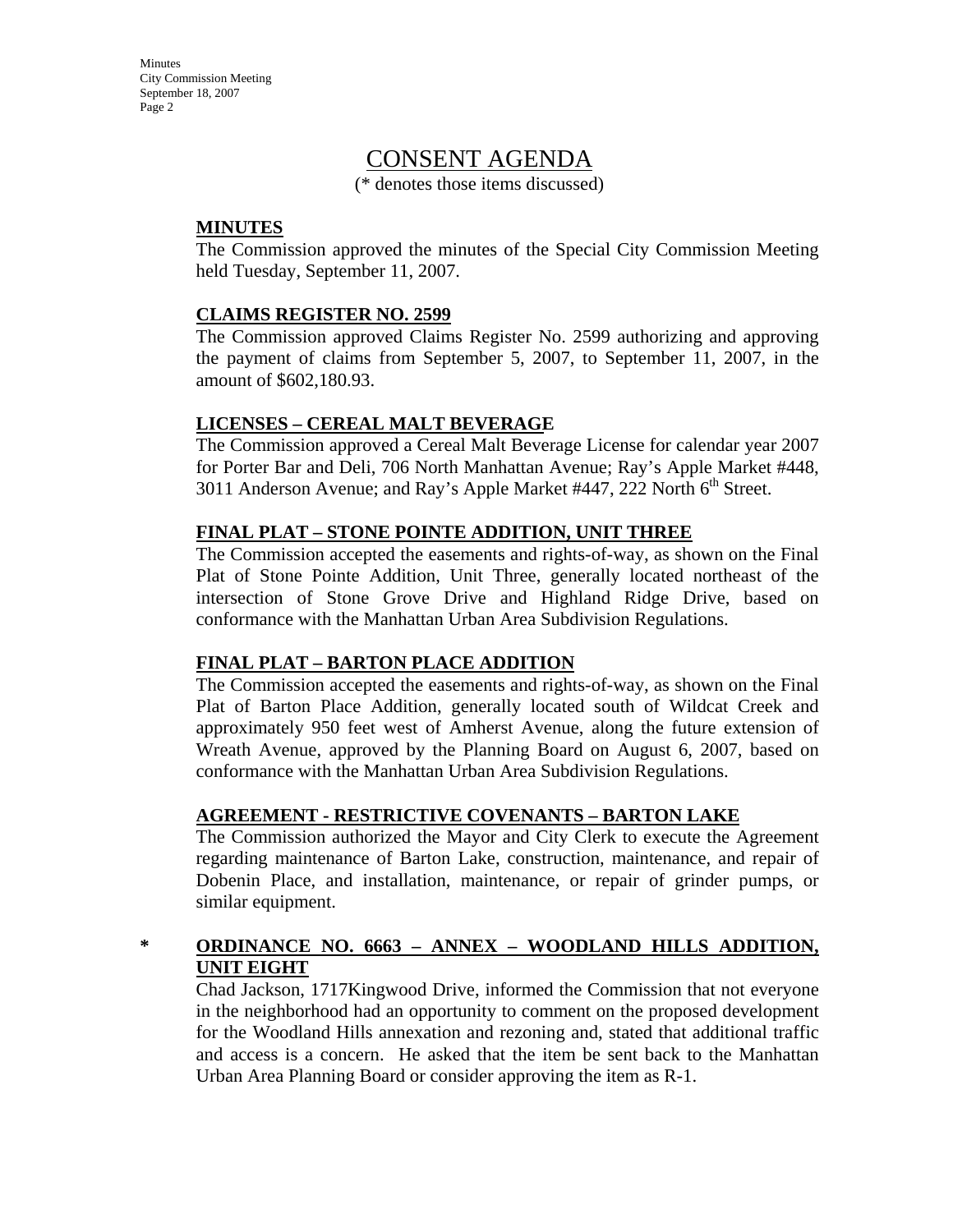# CONSENT AGENDA (*CONTINUED*)

### **\* ORDINANCE NO. 6663 – ANNEX – WOODLAND HILLS ADDITION, UNIT EIGHT** *(CONTINUED)*

The Commission approved Ordinance No. 6663 annexing a 9.7-acre tract of land for the proposed Woodland Hills Addition, Unit Eight, generally located south of the intersection of Sumac Circle and Woodbridge Drive, and west of Rosencutter Road, based on conformance with the Comprehensive Plan, the Growth Vision, and the Capital Improvements Program.

**\* ORDINANCE NO. 6664 – REZONE – WOODLAND HILLS ADDITION, UNIT EIGHT**

The Commission approved Ordinance No. 6664 rezoning Woodland Hills Addition, Unit Eights, generally located south of the intersection of Sumac Circle and Woodbridge Drive, and west of Rosencutter Road, from County G-1, General Agricultural District, to R-2, Two-Family Residential District, based on the findings in the Staff Report *(See Attachment No. 1)*.

### **RESOLUTION NO. 091807-A – LEE MILL VILLAGE ADDITION – STORM WATER IMPROVEMENTS (SM0702)**

The Commission found the petition sufficient and approved Resolution No. 091807-A finding the project advisable and authorizing construction for Lee Mill Village Addition Storm Water Improvements (SM0702).

### **RESOLUTION NO. 091807-B – LEE MILL VILLAGE ADDITION – SANITARY SEWER IMPROVEMENTS (SS0704)**

The Commission found the petition sufficient and approved Resolution No. 091807-B finding the project advisable and authorizing construction for Lee Mill Village Addition Sanitary Sewer Improvements (SS0704).

### **RESOLUTION NO. 091807-C – LEE MILL VILLAGE ADDITION – SANITARY SEWER LIFT STATION IMPROVEMENTS (SS0709)**

The Commission found the petition sufficient and approved Resolution No. 091807-C finding the project advisable and authorizing construction for Lee Mill Village Addition Sanitary Sewer Lift Station Improvements (SS0709).

### **RESOLUTION NO. 091807-D – LEE MILL VILLAGE ADDITION – STREET IMPROVEMENTS (ST0709)**

The Commission found the petition sufficient and approved Resolution No. 091807-D finding the project advisable and authorizing construction for Lee Mill Village Addition Street Improvements (ST0709).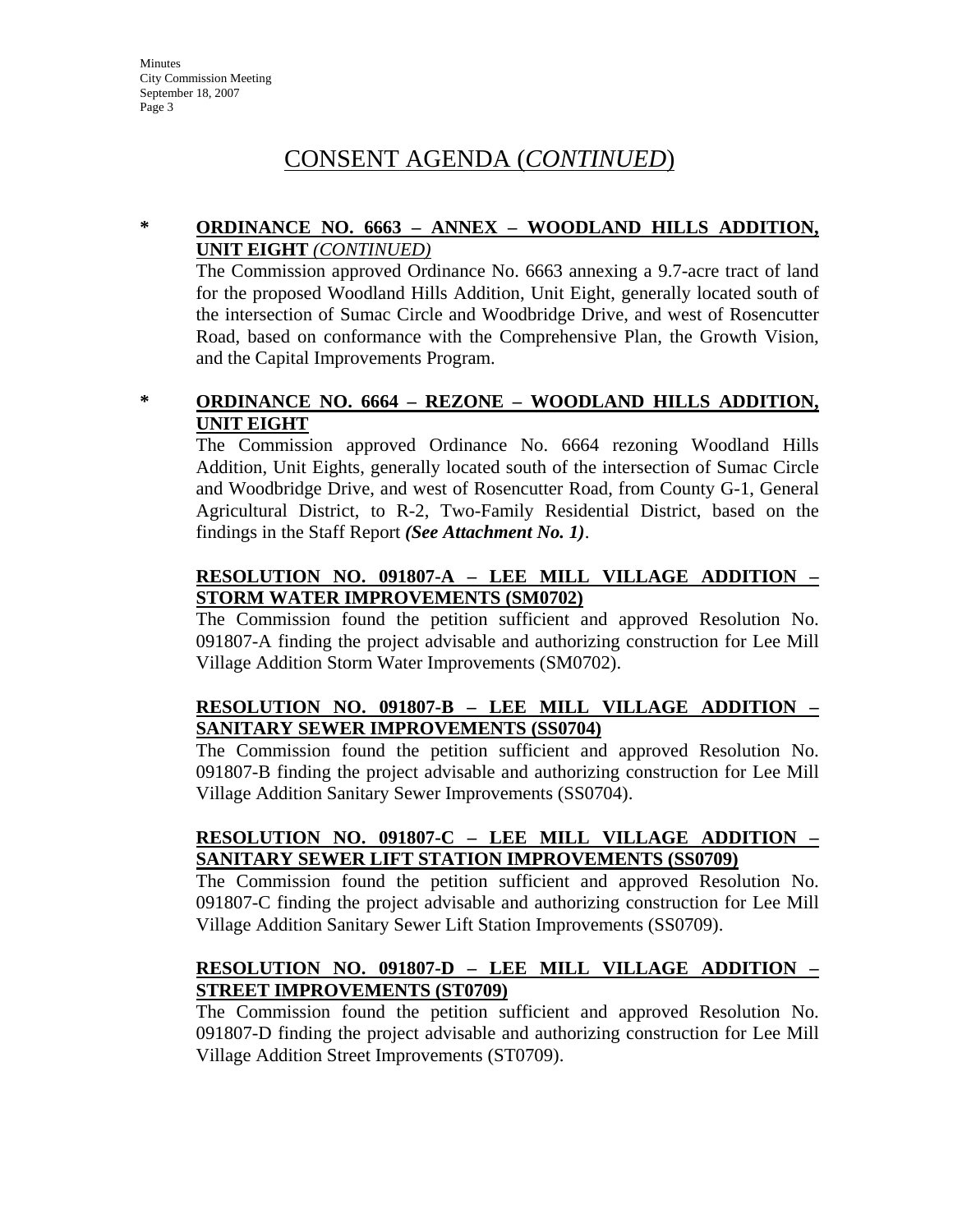# CONSENT AGENDA (*CONTINUED*)

### **RESOLUTION NO. 091807-E – LEE MILL VILLAGE ADDITION – WATER IMPROVEMENTS (WA0705)**

The Commission found the petition sufficient and approved Resolution No. 091807-E finding the project advisable and authorizing construction for Lee Mill Village Addition Water Improvements (WA0705).

### **AGREEMENT – ENGINEERING SERVICES – LEE MILL VILLAGE ADDITION IMPROVEMENTS (SM0702, SS0704, SS0709, ST0709, WA0705)**

The Commission authorized the Mayor and City Clerk to execute an agreement with Schwab-Eaton, P.A., of Manhattan, Kansas, to perform engineering services for Street (ST0709), Water (WA0705), Sanitary Sewer (SS0704), Sanitary Sewer Force Main (SS0709), and Storm Drainage (SM0702) improvements.

### **AWARD CONTRACT – LEE MILL VILLAGE ADDITION IMPROVEMENTS (SM0702, SS0704, SS0709, ST0709, WA0705)**

The Commission accepted the Engineer's Estimate in the amount of \$2,575,700.00 and awarded a construction contract in the amount of \$2,076,393.44 to the low bidder, Luttrell Construction Co., Inc., of Olathe, Kansas, for Lee Mill Village Addition Water (WA0705), Sanitary Sewer (SS0704), Sanitary Sewer Force Main (SS0709), Street (ST0709), and Storm Drainage (SM0702) Improvements.

### **BOARD APPOINTMENTS**

The Commission approved appointments by Mayor Phillips to various boards and committees of the City.

#### *Douglass Center Advisory Board*

Re-appointment of Sharnee Hudgins, 3416 Westbaker Way, to a three-year Youth At-Large Position. Ms. Hudgins's term will begin on October 3, 2007, and will expire on October 2, 2010.

Appointment of Paulicia Bender-Gamble, 2111 Prairie Lea, to fill an unexpired term of Keener Tippin and to a three-year At-Large Position. Ms. Bender-Gamble's term begins immediately, and will expire on October 2, 2010.

#### *Parks and Recreation Advisory Board*

Re-appointment of Bruce McMillan, 525 Wickham Road, to a four-year term. Mr. McMillan's term begins immediately, and will expire on June 30, 2011.

#### *Partner City Advisory Committee*

Re-appointment of Jeff Chapman, 3430 Woodduck Way, to a three-year term. Mr. Chapman's term begins immediately, and will expire on August 31, 2010.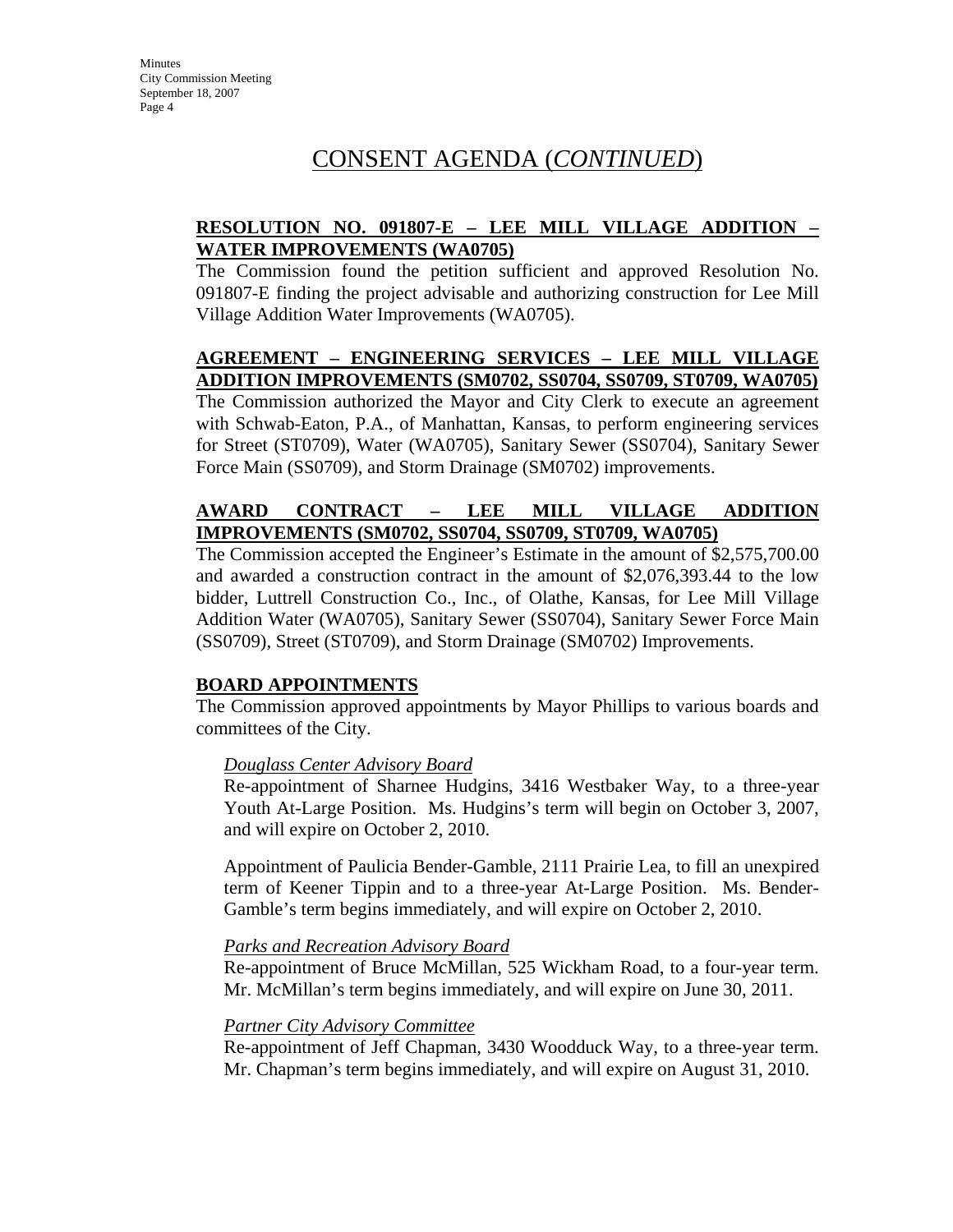# CONSENT AGENDA (*CONTINUED*)

Dee R. Ross, 2304 Brockman Street, asked the Commission if the recent annexations have taken into account the location of fire hydrants and size of water lines. He asked if the water lines to Heritage Square have been tested and if there is sufficient water pressure for the Manhattan Fire Department trucks.

Ron Fehr, City Manager, provided additional information on the item and stated that all water lines at Heritage Square were installed to City standards.

Jerry Snyder, Director of Fire Services, provided additional information on the questions raised and stated that all hydrants are tested as soon as the water line is completed.

After discussion, Commissioner Hatesohl moved to approve the consent agenda, as read. Commissioner Snead seconded the motion. On a roll call vote, motion carried 4-0, with the exception of item F: *Annex and Rezone Woodland Hills Addition, Unit Eight*, which carried 3-1, with Commissioner Strawn voting against the motion.

# GENERAL AGENDA

### **AWARD - INSURANCE BROKER "AGENT-OF-RECORD"**

Cathy Harmes, Director of Human Resources/Risk Management, presented the item and answered questions from the Commission.

Phil Krug, Vice President, Sunflower Insurance Group, thanked the City of Manhattan for having the opportunity to serve for the last four years and stated that he looked forward in working with the City in the future. He then answered questions from the Commission.

After discussion, Commissioner Strawn moved to authorize the Mayor and City Clerk to sign an "agent-of-record" agreement in the amount of \$31,100.00, with the agency of Sunflower Insurance Group, of Salina, Kansas, beginning January 1, 2008, renewable for a period of up to five years through 2012. Commissioner Snead seconded the motion. On a roll call vote, motion carried 4-0.

# EXECUTIVE SESSION

At 7:40 p.m., Commissioner Snead moved to recess into Executive Session until 8:40 p.m. for the purpose of discussions with the City Attorney regarding pending legal matters that need to be confidential and that are deemed privileged in the attorney-client relationship. Commissioner Hatesohl seconded the motion. On a roll call vote, motion carried 4-0.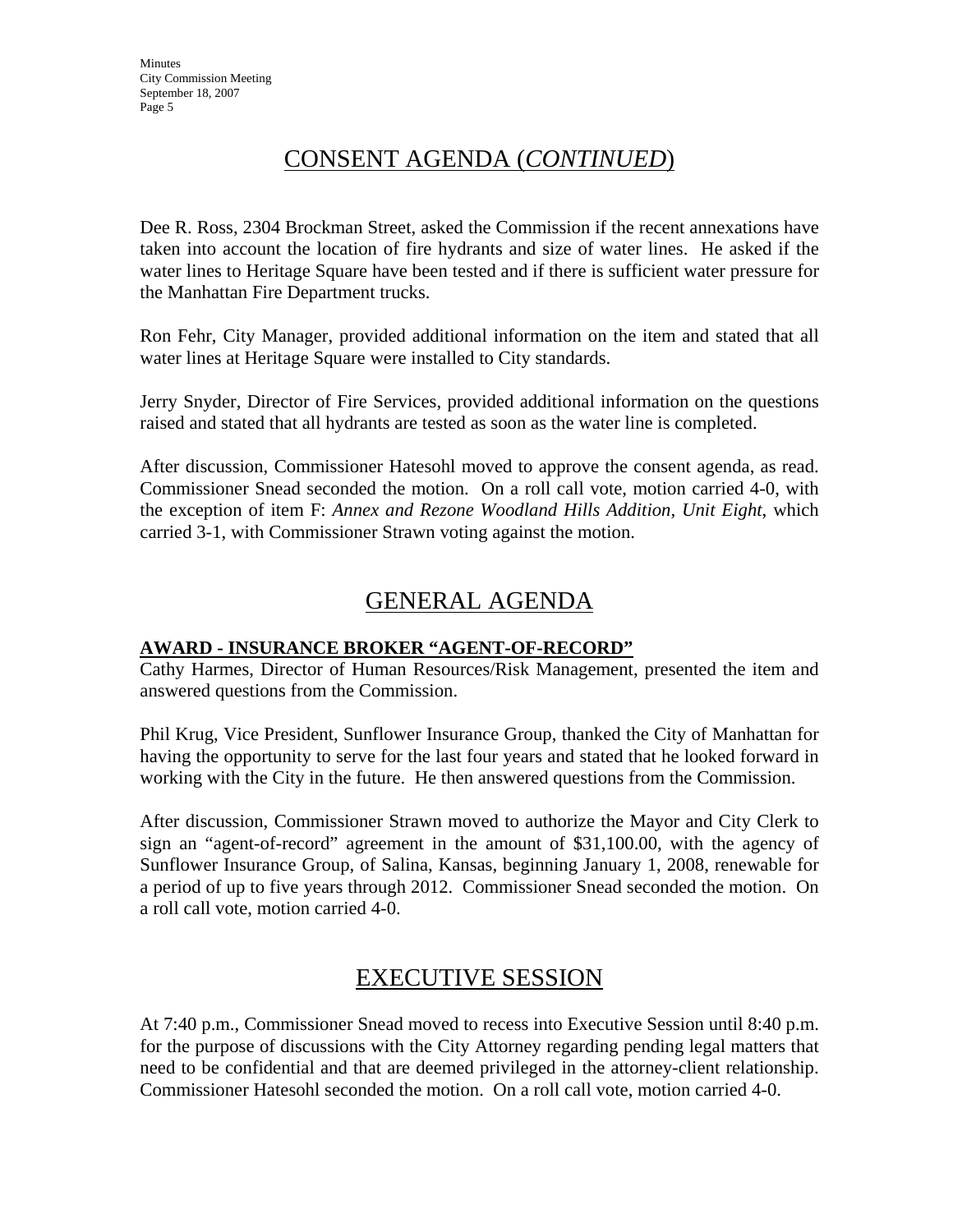# **EXECUTIVE SESSION (CONTINUED)**

At 8:40 p.m., the Commission reconvened with Mayor Phillips and Commissioners Hatesohl, Strawn, and Snead in attendance.

#### **ADJOURNMENT**

Commissioner Snead moved to adjourn. Commissioner Hatesohl seconded the motion. On vote, motion carried 4-0.

At 8:41 p.m., the Commission adjourned.

es, CMC, City Clerk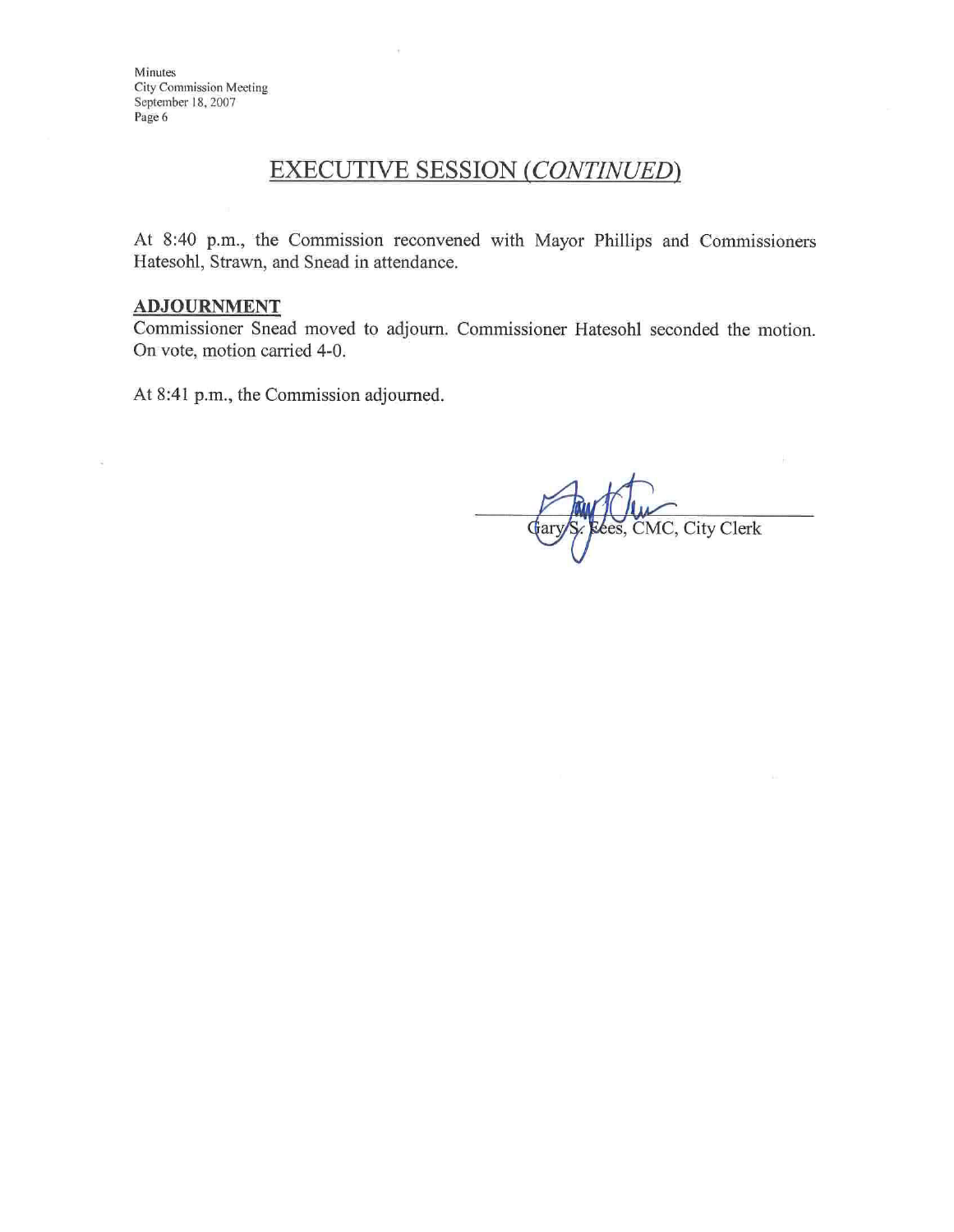*Attachment No. 1*

#### **STAFF REPORT**

#### **ON AN APPLICATION TO REZONE PROPERTY**

**FROM:** County G-1, General Agricultural District

**TO:** R-2, Two-Family Residential District

**APPLICANT:** Jan and Kris Kissinger

**ADDRESS:** Rt. 3 Clay Center, KS 67432

**LOCATION:** Generally located south of the intersection of Sumac Circle and Woodbridge

Drive, and west of Rosencutter Road.

**AREA:** 9.7 acres

#### **DATE OF PUBLIC NOTICE PUBLICATION:** Monday, July 30, 2007

### **DATE OF PUBLIC HEARING: PLANNING BOARD:** Monday, August 20, 2007 **CITY COMMISSION:** Tuesday, September 11, 2007

**EXISTING USE:** Vacant and undeveloped woodlands.

**PHYSICAL AND ENVIRONMENTAL CHARACTERISTICS:** Much of the site is covered with dense stands of cedar trees and other mature deciduous trees. The site is a hilly area with an extremely steep slope along Rosencutter Road and more gently sloping terrain to the west.

#### **SURROUNDING LAND USE AND ZONING:**

- **(1) NORTH:** Woodland Hills, Unit Six subdivision, agriculture land and woodlands, several developed and undeveloped single-family residential uses; R-1, Single-Family Residential District and County G-1, General Agricultural District.
- **(2) SOUTH:** Farmsteads and hilly woodlands; G-1, District
- **(3) EAST:** Rosencutter Road, farmsteads; G-1 District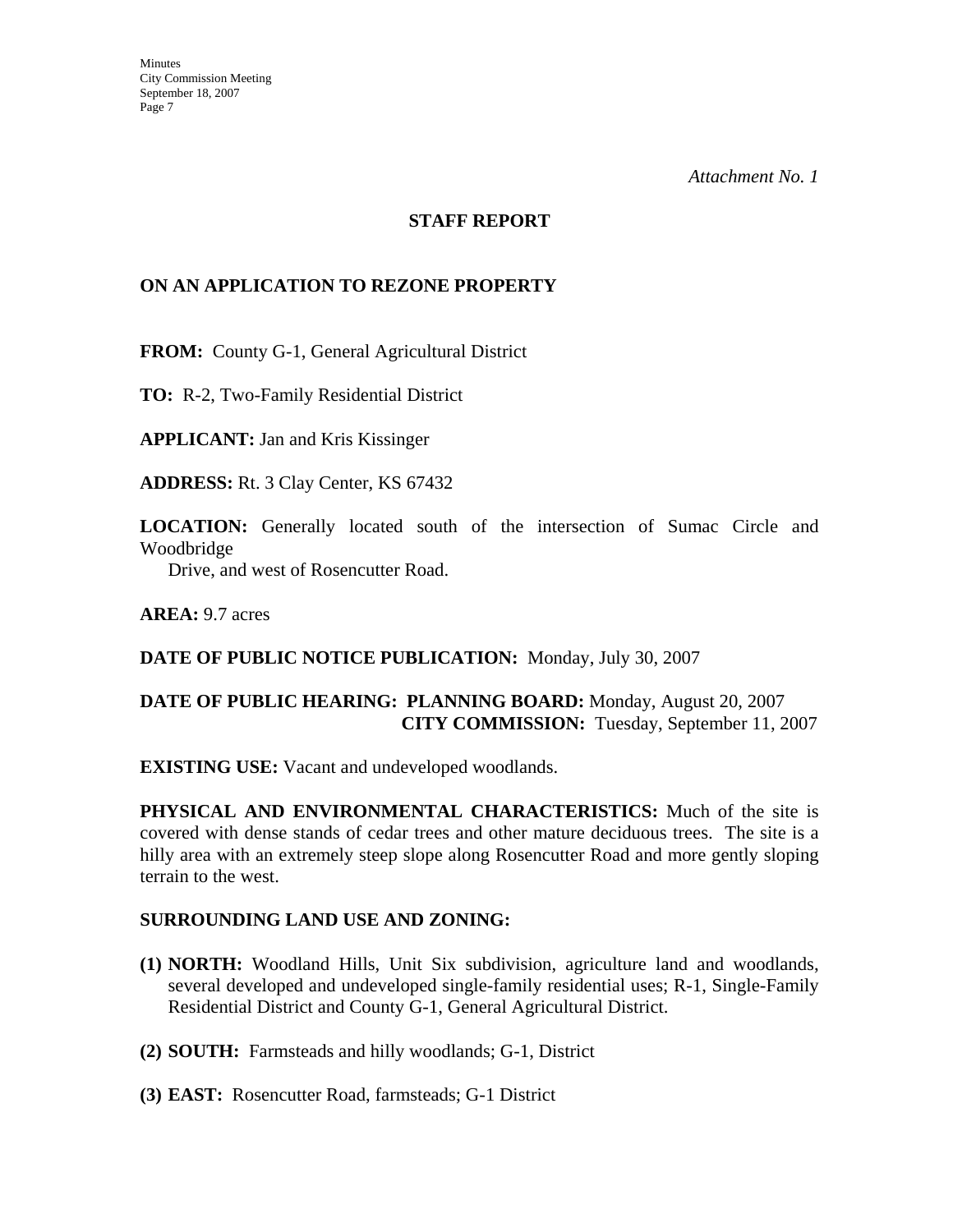*Attachment No. 1*

**(4) WEST:** Woodland Hills, Brier Heights, Sunrise Cemetery and agricultural land; G-1 District, R-1, Single-Family Residential District, R-S, Single-Family Residential Suburban District.

**GENERAL NEIGHBORHOOD CHARACTER:** The area is located at the southwest edge of the community's urban development. The area is primarily characterized by existing and developing single-family neighborhoods to the northwest. There area is also characterized by steep slopes to the east, which place the site well above Rosencutter Road and farmsteads further to the east. The remainder of the area is primarily open woodland areas that are located to the west and south.

**SUITABILITY OF SITE FOR USES UNDER CURRENT ZONING:** The site is zoned County G-1, General Agricultural District, which permits a broad range of agricultural uses, single-family homes and mobile homes associated with farming operations, oil and gas drilling, and a number of conditional uses such as quarries, outdoor recreational uses, kennels and feed lots. The site does not appear to be suitable for most of these uses, due the steep slopes and heavy forestation.

**COMPATIBILITY OF PROPOSED DISTRICT WITH NEARBY PROPERTIES AND EXTENT TO WHICH IT MAY HAVE DETRIMENTAL AFFECTS:** As with most vacant land converted to single-family and two-family uses, there will be an increase in traffic, noise, and light. However, it is not anticipated that these changes will have a substantially adverse impact on nearby properties, which are zoned R-1 District and R-S District to the north and northwest. Due to the steep slope along Rosencutter Road no vehicular access will be obtained from Rosencutter Road. Rather, the site will gain access from Woodbridge Drive, a proposed street in the Woodland Hills Addition, Unit Six. The site will drain primarily to the east. Prior to future development, the site will have to be platted and the future developed site will be subject to the requirements of the Manhattan Urban Area Subdivision Regulations and the Stormwater Management Master Plan to ensure that storm water run-off is adequately handled.

**CONFORMANCE WITH COMPREHENSIVE PLAN:** The proposed site is shown on the Future Land Use map in the Southwest Planning Area as a combination of Residential Low Medium (RLM) and Environmentally Sensitive Areas. The density range RLM is less than one up to 11-dwelling units per net acre.

The Environmentally Sensitive Areas include steep, wooded slopes that run along the west side of Rosencutter Road. The remaining portion of the subject site in comprised of land covered in mature stands of cedar trees and other deciduous trees. The applicants have stated in their written application that conservation easements will be established during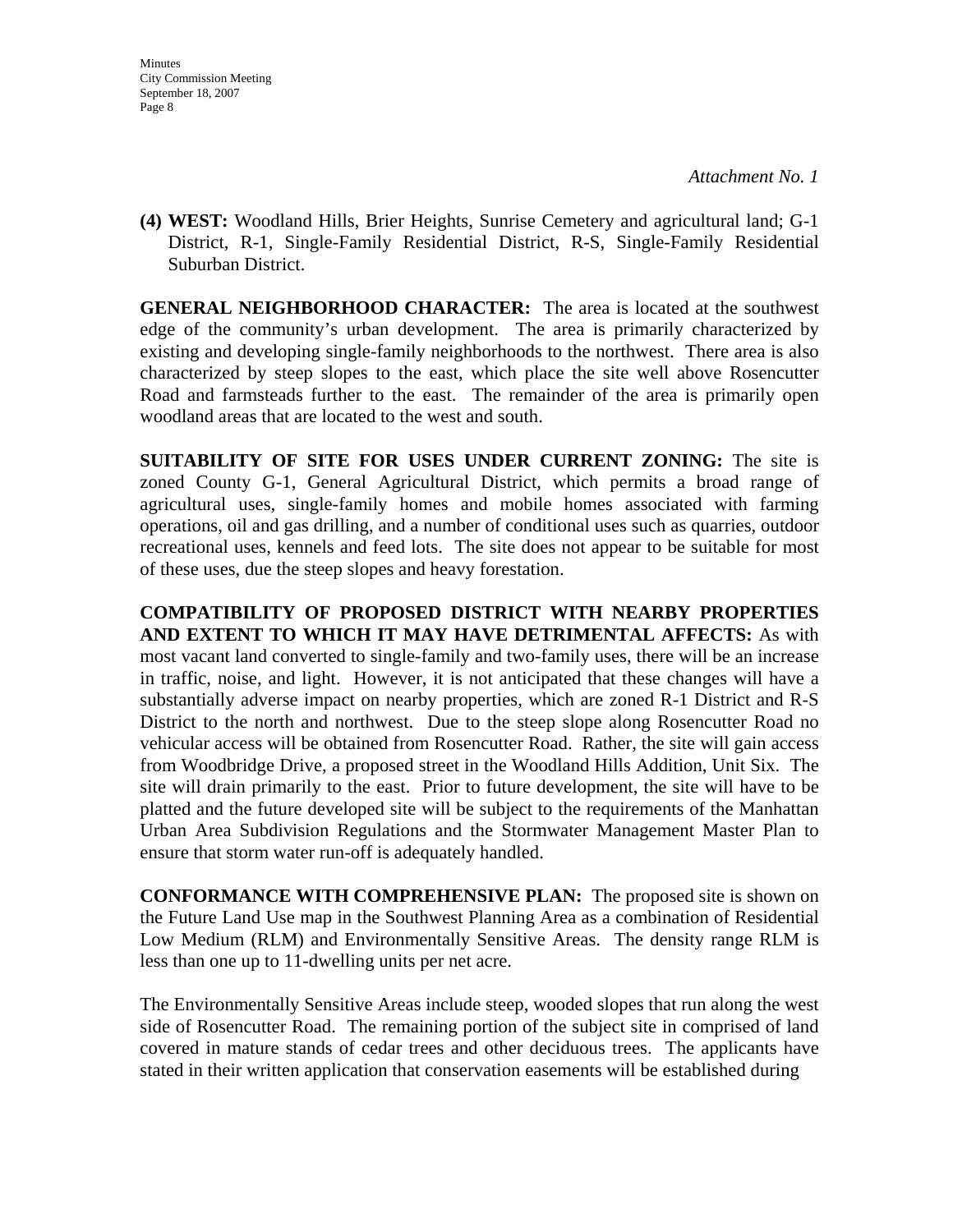the platting process to preserve and protect the steep slopes on the eastern edge of the property and the natural ravines running through the property.

Applicable Policy Statements include:

### CHAPTER 4, LAND USE AND GROWTH MANAGEMENT

## **RLM 1: Characteristics**

*The Residential Low/Medium Density designation incorporates a range of single-family, single-family attached, duplex, and town homes, and in appropriate cases include complementary neighborhood-scale supporting land uses, such as retail, service commercial, and office uses in a planned neighborhood setting, provided they conform*  with the policies on Neighborhood Commercial Centers. Small-scale multiple-family *buildings and condominiums may be permissible as part of a planned unit development, or special mixed-use district, provided open space requirements are adequate to stay within desired densities.* 

## **RLM 2: Appropriate Density Range**

*Densities in the Residential Low/Medium designation range between less than one dwelling unit/acre up to 11 dwelling units per net acre.* 

### **RLM 3: Location**

*Residential Low/Medium Density neighborhoods typically should be located where they have convenient access and are within walking distance to community facilities and services that will be needed by residents of the neighborhood, including schools, shopping areas, and other community facilities. Where topographically feasible, neighborhoods should be bounded by major streets (arterials and/or collectors) with a direct connection to work, shopping and leisure activities.* 

### CHAPTER 5: NATURAL RESOURCES AND ENVIRONMENT

### **NRE 1: Corridors, Buffers, and Linkages and Preserved Open Space**

*The City and County should use a variety of methods (both public and private) to facilitate the creation of a continuous, permanent, system of open space corridors using natural features such as preserved open space areas, drainages, streams, and rivers to the extent possible. Corridors should be identified during the subdivision or master planning process and should be used to provide linkages within and between non-contiguous parks, environmentally sensitive and preserved open space areas, as well as neighborhoods and other development areas. Buffers can also be used to provide a transition between different intensities of uses. The current width and shape and other features of a naturally occurring corridor (such as a drainageway) should be preserved, in order to maintain its environmental integrity and avoid creating an "engineered" appearance.*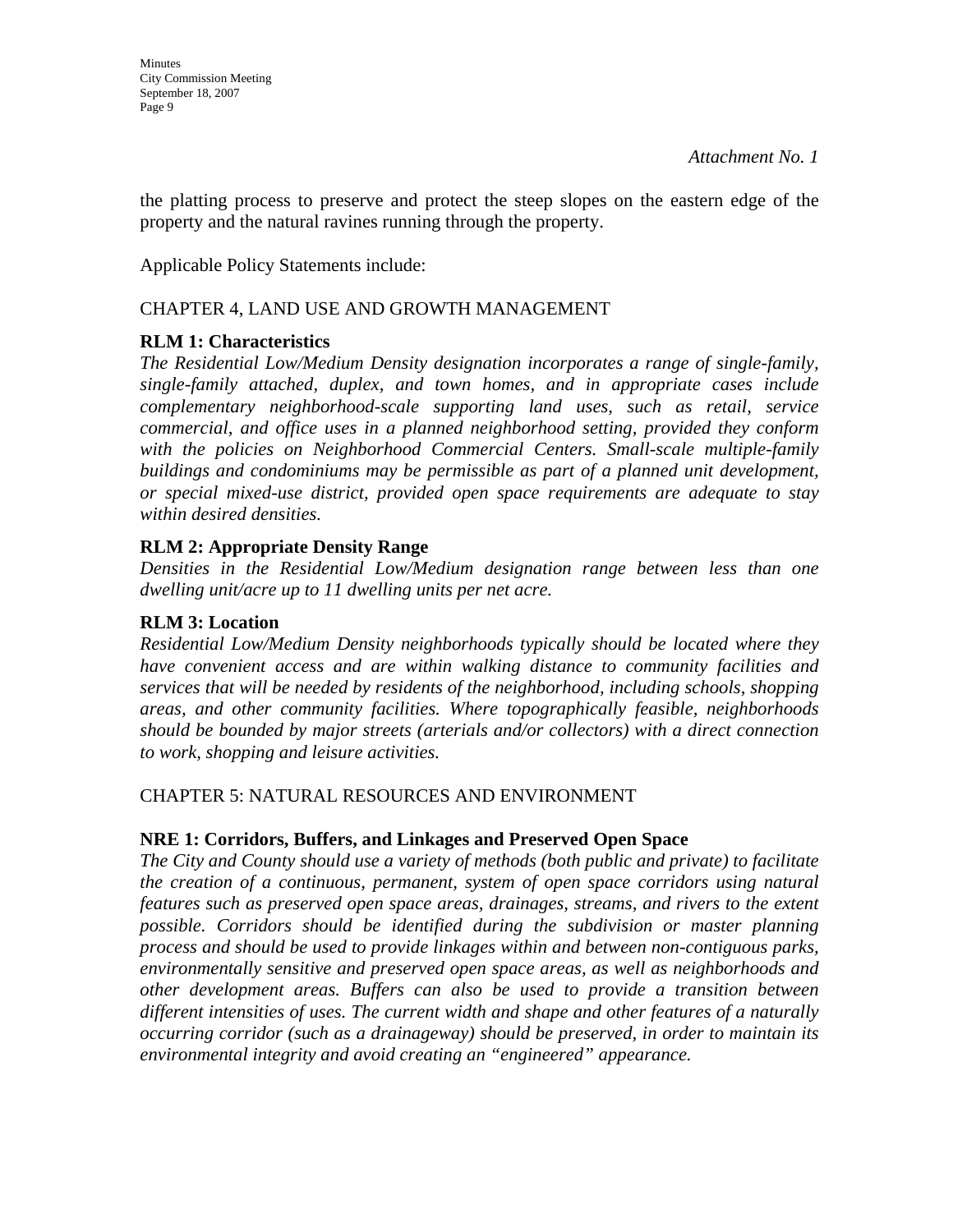*Attachment No. 1*

### **NRE 4: Environmentally Sensitive Areas: Wildlife Habitat and Corridors, Wetlands, Riparian Areas and Prairie Ecosystems**

*The Urban Area is home to a variety of environmentally sensitive areas, including: Wildcat Creek, the Big Blue and Kansas Rivers, numerous secondary stream corridors, drainage areas, and wetlands, as well as prairie ecosystems. In addition to their scenic quality, these areas provide other benefits, such as water quality enhancement and flood control, potential ecotourism, and also serve as important wildlife habitat. The City and County shall work to ensure that development impacts upon these areas are minimized.* 

### **NRE 5: Environmentally Sensitive Site Design**

*The City and County shall ensure that environmentally sensitive site design practices are used in new development. Sensitive site design practices can minimize unnecessary physical and visual impacts upon the surrounding landscape, caused by excessive removal of existing vegetation or severe roadway cuts, and excessive grading of natural topography.* 

### **NRE 6: Natural Hazards**

*Development shall be prohibited in areas where natural hazards have been identified which have the potential to endanger life, resources, and property. Within the Manhattan Urban Area, these hazards include steep slopes (20% or greater slope), floodways, and other special flood hazard areas.* 

The rezoning conforms to the Comprehensive Plan.

**ZONING HISTORY AND LENGTH OF TIME VACANT AS ZONED:** The site has been under the County G-1, General Agricultural District zoning classification, and has remained vacant as zoned.

**CONSISTENCY WITH INTENT AND PURPOSE OF THE ZONING ORDINANCE:** The intent of the Zoning Regulations is to protect the public health, safety and general welfare, and to protect property values, through the creation of zoning districts in which land uses are controlled in order to be compatible with other nearby uses. The proposed R-2 District is designed to provide for low to medium density with a mix of single-family, single-family attached and two-family dwelling within the development. The proposed R-2 District and proposed Single-Family Attached housing is consistent with the intent and purpose of the Zoning Regulations by providing for development which is compatible with the surrounding developing neighborhoods. The applicants have proposed to develop the property into single-family attached homes.